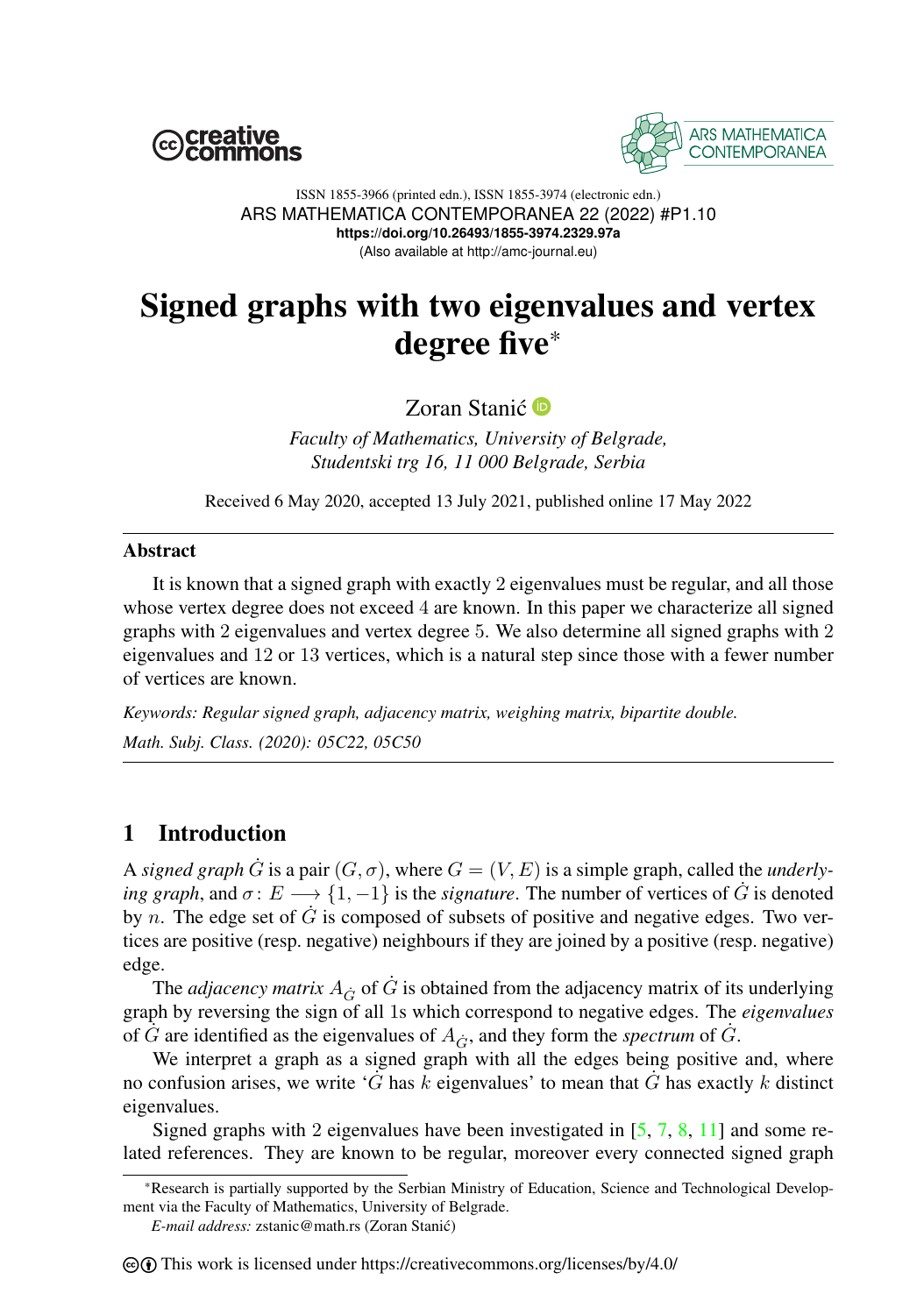with 2 eigenvalues is strongly regular in the sense of  $[10]$ . All signed graphs with 2 eigenvalues and (vertex) degree at most 4 are explicitly determined in [\[7,](#page-11-1) [11\]](#page-11-3), and they can also be deduced from the results reported in  $[8]$ . In particular, there is an infinite family of those with degree 4. In [\[8\]](#page-11-2) this family is determined in terms of cyclotomic matrices, and in [\[11\]](#page-11-3) the same family is determined in terms of signed line graphs. Signed graphs with 2 eigenvalues and at most 11 vertices are reported in [\[11\]](#page-11-3). Those whose least eigenvalue is greater than −2 and those which are signed line graphs are also known and can be found in the same reference. There are also some sporadic results related to other classes of signed graphs with 2 eigenvalues  $[7, 10, 11]$  $[7, 10, 11]$  $[7, 10, 11]$  $[7, 10, 11]$  $[7, 10, 11]$ . Lastly, the Seidel matrix of a simple graph G can be seen as the adjacency matrix of the complete signed graph whose negative edges correspond to the edges of G. Accordingly, many results of  $[2, 3]$  $[2, 3]$  $[2, 3]$  concerning graphs with exactly 2 eigenvalues of the Seidel matrix can be interpreted in the context of signed graphs. Moreover, in this paper we use a similar approach.

Since all signed graphs with 2 eigenvalues and degree at most 4 are known, the next natural step is to consider those with degree 5. In Section [3](#page-2-0) we characterize all of them. Moreover, we explicitly determine all except those that belong to some of the two particular infinite families, which remain undetermined but well characterized by certain structural properties.

In Section [4](#page-8-0) we determine all signed graphs with 2 eigenvalues and 12 or 13 vertices, which is an extension of the aforementioned result on those with at most 11 vertices.

We start with a preparatory section in which we give some terminology, notation and known results. The paper is concluded by the Appendix that contains certain inequivalent weighing matrices which are frequently used in this paper.

#### 2 Preliminaries

We say that a signed graph is connected, regular or bipartite if the same holds for its underlying graph. The *negation*  $-\dot{G}$  is obtained by reversing the sign of every edge of  $\dot{G}$ . The *degree* of a vertex is equal to the number of edges incident with it. In particular, the *negative degree* is the number of negative edges incident with it.

We say that signed graphs  $\dot{G}_1$  and  $\dot{G}_2$  are *switching isomorphic* if there is a monomial  $(0, 1, -1)$ -matrix P such that  $A_{\dot{G}_2} = P^{-1} A_{\dot{G}_1} P$ . (We recall that  $P^{-1} = P$ <sup>T</sup>.) In this case we write  $\dot{G}_1 \cong \dot{G}_2$ . Switching isomorphic signed graphs share the same spectrum and in many considerations they are identified.

The *product*  $G_1 \times G_2$  of  $G_1$  and  $G_2$  is the signed graph with the vertex set  $V(\dot{G}_1) \times V(\dot{G}_2)$  in which two vertices  $(u_1, u_2)$  and  $(v_1, v_2)$  are adjacent if and only if  $u_i$  and  $v_i$  are adjacent in  $G_i$ , for  $1 \le i \le 2$ . The sign of an edge of the product is the product of the signs of the corresponding edges of  $\ddot{G}_1$  and  $\ddot{G}_2$ . The adjacency matrix  $A_{\dot{G}_1 \times \dot{G}_2}$  is equal to the Kronecker product  $A_{\dot{G}_1} \otimes A_{\dot{G}_2}$ . We recall that the Kronecker product is not symmetric, but the resulting matrices are permutation equivalent, which means that the corresponding signed graphs are switching isomorphic. In particular,  $G \times K_2$  is called the *bipartite double* (or the *bipartite double cover*) of  $\ddot{G}$  and denoted by  $\text{bd}(\dot{G})$ . The bipartite double is always bipartite, and it is connected if and only if  $\dot{G}$  is connected and non-bipartite. If  $\lambda_1, \lambda_2, \ldots, \lambda_n$  are the eigenvalues of  $\dot{G}$  (with possible repetitions), then the eigenvalues of  $\text{bd}(G)$  are  $\pm \lambda_1, \pm \lambda_2, \ldots, \pm \lambda_n$ .

A *weighing matrix* N of order n and weight r is an  $n \times n$  (0, 1, -1)-matrix satisfying  $N<sup>T</sup>N = rI$ . We say that two rows of a weighing matrix intersect in k places if their non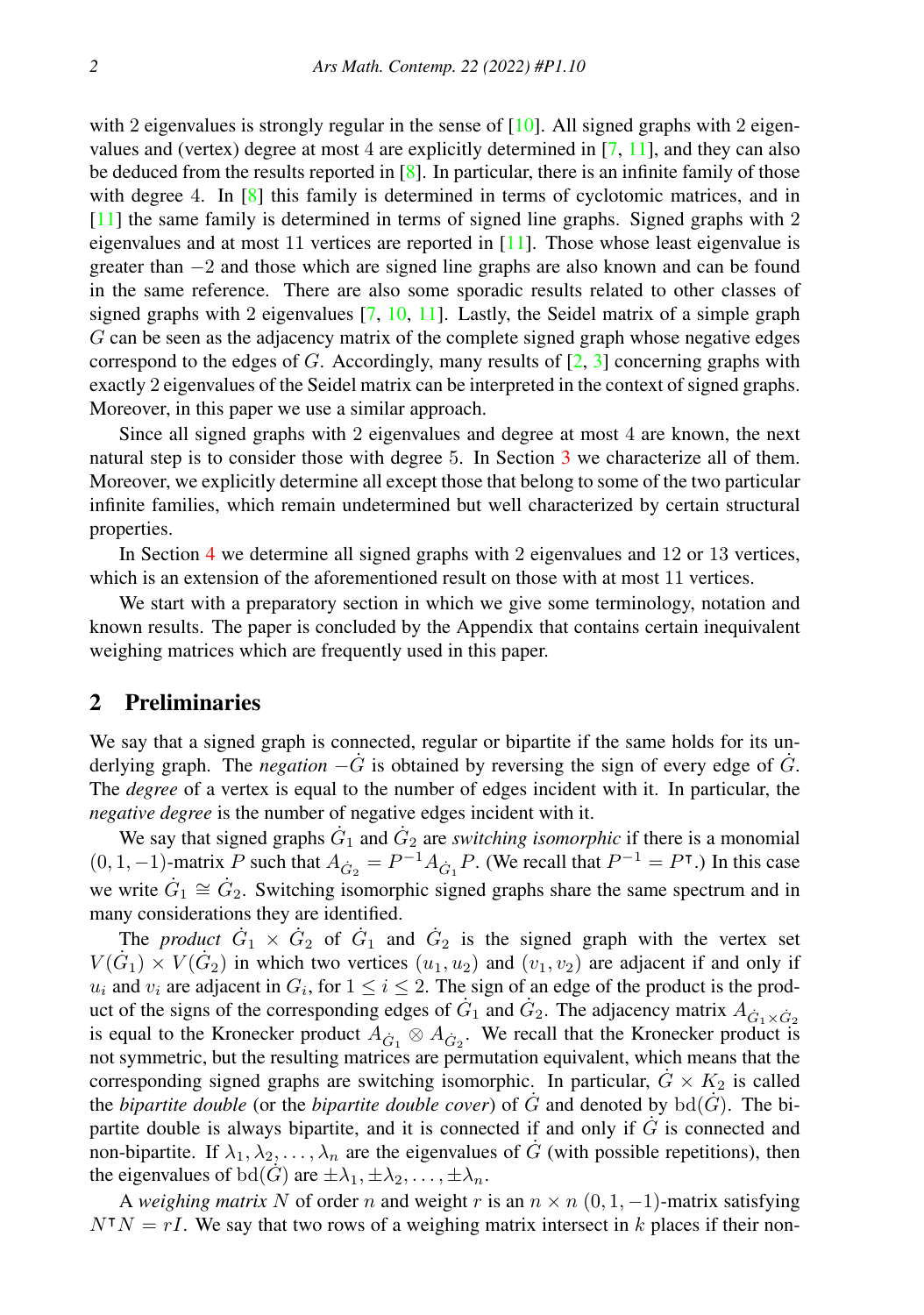zero entries match in exactly k positions. Two weighing matrices  $M$  and  $N$  are said to be *equivalent* if there are  $(0, 1, -1)$ -monomial matrices P, Q such that  $N = PMQ$ .

Results reported in the following two sections rely on the classification of weighing matrices of weight 5 and weighing matrices of order 12 obtained by Harada and Munemasa [\[6\]](#page-11-7). The first classification is given in the following theorem, while the corresponding matrices can be found in  $[4, 6]$  $[4, 6]$  $[4, 6]$ . To make the paper more self-contained we list them in the Appendix. The notation is transferred from the mentioned references.

<span id="page-2-6"></span>Theorem 2.1 ([\[6\]](#page-11-7)). *Any weighing matrix of weight* 5 *is equivalent to a matrix which is a direct sum of an arbitrary number of matrices*  $W(6, 5)$ *,*  $W(8, 5)$ *,*  $W_{12.5}$ *,*  $W_{14.5}$ *,*  $D(16, 5)$ *,*  $E(4t_i + 2, 5)$ *,*  $F(4t_j + 4, 5)$ *, where*  $t_i, t_j \geq 2$ *.* 

Every matrix of the previous theorem determines a bipartite signed graph with the adjacency matrix

$$
\begin{pmatrix} O & N^\intercal \\ N & O \end{pmatrix},
$$

where  $N$  is the matrix in question. Throughout the paper we denote the corresponding signed graphs by  $\dot{W}(6,5)$ ,  $\dot{W}(8,5)$ ,  $\dot{W}_{12,5}$ ,  $\dot{W}_{14,5}$ ,  $\dot{D}(16,5)$ ,  $\dot{E}(4t+2,5)$ ,  $\dot{F}(4t+4,5)$ . In other words, a dot indicates that we are dealing with the signed graph. The number of vertices in each of these signed graphs is twice of the first parameter.

#### <span id="page-2-0"></span>3 Connected signed graphs with 2 eigenvalues and degree 5

Here is the main result of this section.

<span id="page-2-3"></span>Theorem 3.1. *A connected signed graph with degree* 5 *has* 2 *eigenvalues if and only if it is switching isomorphic to*

- <span id="page-2-5"></span>(i)  $K_6, -K_6,$
- <span id="page-2-1"></span>(ii) one of the bipartite signed graphs  $\dot{W}(6,5)$ ,  $\dot{W}(8,5)$ ,  $\dot{W}_{12,5}$ ,  $\dot{W}_{14,5}$ ,  $\dot{D}(16,5)$ ,  $\dot{E}(4t + 2, 5)$ ,  $\dot{F}(4t + 4, 5)$ ,
- <span id="page-2-2"></span>(iii) *one of the non-bipartite signed graphs illustrated in* Figure [1](#page-3-0) *or a non-bipartite signed graph*  $\ddot{G}$  *such that either*  $\text{bd}(\dot{G}) \cong \dot{E}(4t+2,5)$  *or*  $\text{bd}(G) \cong \dot{F}(4t+4,5)$ *,*

*where, wherever it occurs, the parameter t satisfies*  $t \geq 2$ *.* 

Every signed graph of [\(ii\)](#page-2-1) or [\(iii\)](#page-2-2) has the eigenvalues  $\pm$ √ 5.

Evidently, a disconnected signed graph with 2 eigenvalues and degree 5 is a disjoint union of connected ones. The proof of the previous theorem is based on the subsequent lemmas. In the first one we consider the case in which the eigenvalues are asymmetric (i.e., they are not equal in absolute value).

<span id="page-2-4"></span>Lemma 3.2. *Every connected signed graph with degree* 5 *and* 2 *asymmetric eigenvalues is switching isomorphic to*  $K_6$  *or*  $-K_6$ *.* 

*Proof.* By considering the minimal polynomial we deduce that the eigenvalues must be integral and the negation of their product is equal to the degree, i.e., 5. This gives just 2 possibilities which further produce the desired solutions. $\Box$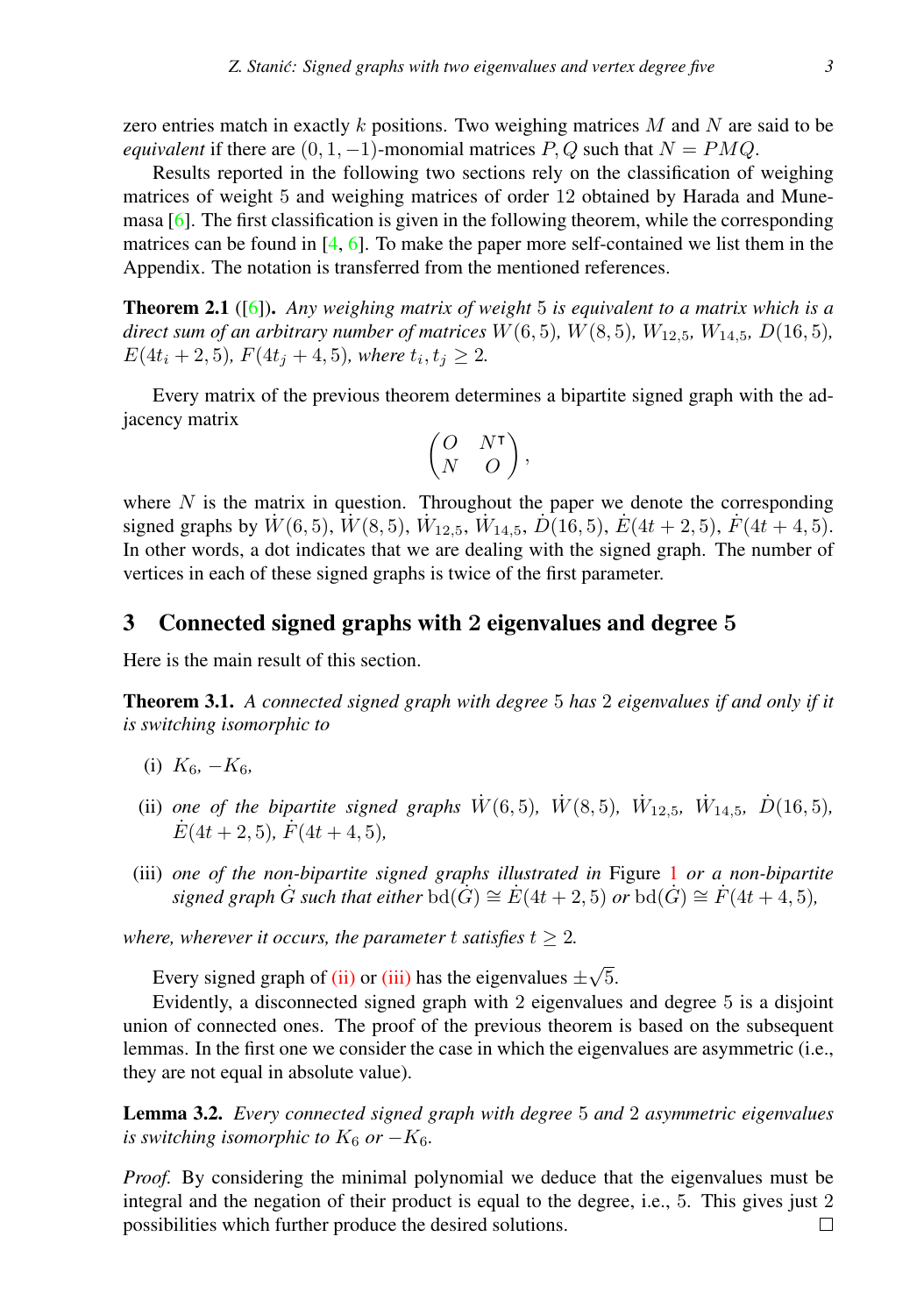

<span id="page-3-0"></span>Figure 1: Signed graphs of Theorem [3.1](#page-2-3)[\(iii\).](#page-2-2) In this and the forthcoming figures, negative edges are dashed.

In what follows we assume that the eigenvalues are symmetric. In this case they are ± √ 5, so our task is to consider all signed graphs with these particular eigenvalues. We first consider the bipartite case.

<span id="page-3-1"></span>**Lemma 3.3.** *Every connected bipartite signed graph with eigenvalues*  $\pm$ √ 5 *is switching*  $i$ somorphic to either  $\dot{W}(6,5)$ ,  $\dot{W}(8,5)$ ,  $\dot{W}_{12,5}$ ,  $\dot{W_{14,5}}$ ,  $\dot{D}(16,5)$ ,  $\dot{E}(4t{+}2,5)$  or  $\dot{F}(4t{+}4,5)$ *(for*  $t \geq 2$ *).* 

*Proof.* Let

$$
A_{\dot{G}} = \begin{pmatrix} O & M^\intercal \\ M & O \end{pmatrix}
$$

be the adjacency matrix of a signed graph under consideration. It follows that  $M$  is a square matrix satisfying  $M^{\dagger}M = 5I$ , i.e., M is a weighing matrix of weight 5. Since  $\dot{G}$ is connected,  $M$  is equivalent to one of the seven matrices listed in the formulation of this lemma. If we denote this matrix by N, we have  $M = PNQ$  for some  $(0, 1, -1)$ -monomial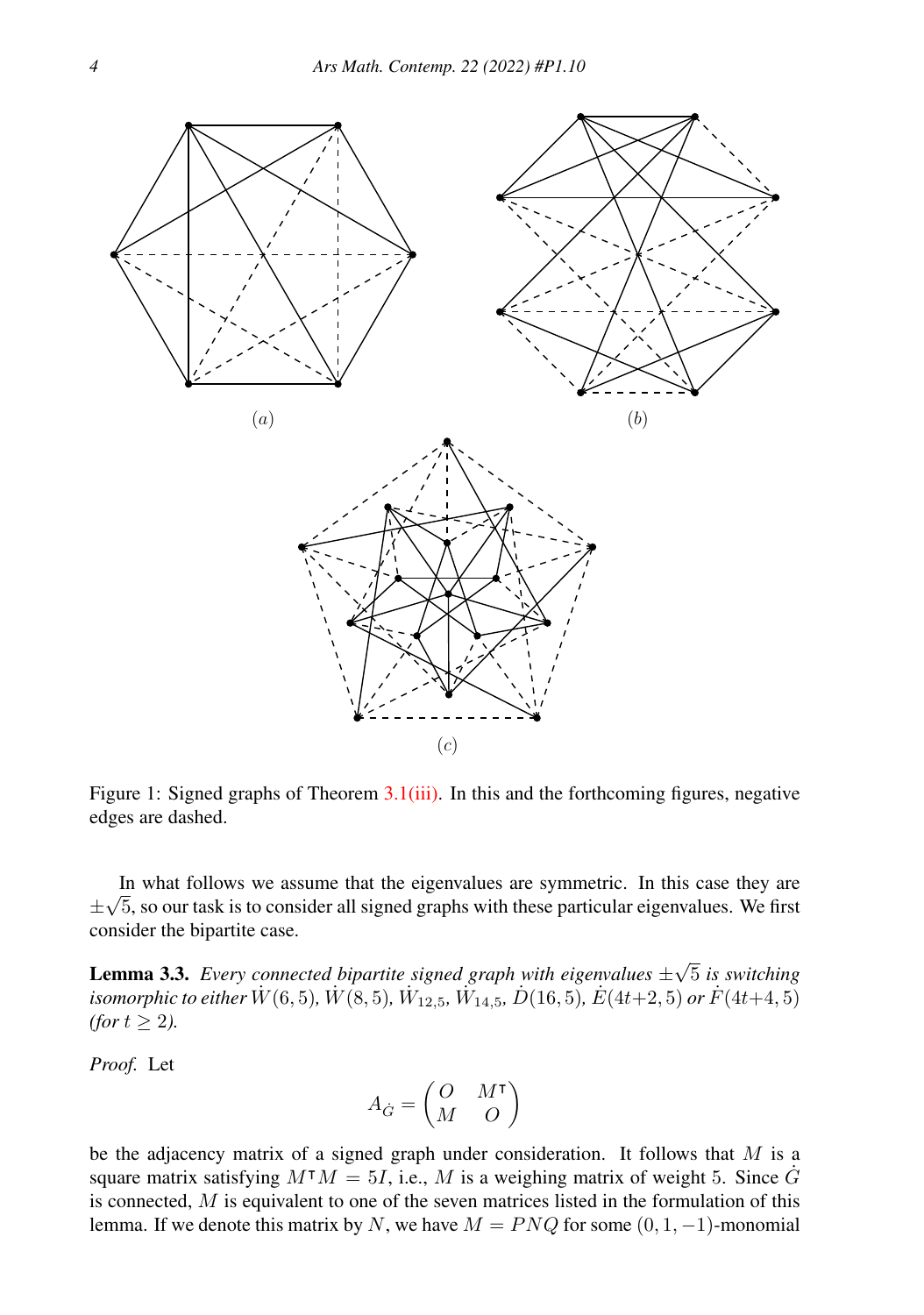matrices  $P$  and  $Q$ , which implies

$$
A_{\dot{G}} = \begin{pmatrix} Q^{\mathsf{T}} & O \\ O & P \end{pmatrix} \begin{pmatrix} O & N^{\mathsf{T}} \\ N & O \end{pmatrix} \begin{pmatrix} Q & O \\ O & P^{\mathsf{T}} \end{pmatrix} = \begin{pmatrix} Q & O \\ O & P^{\mathsf{T}} \end{pmatrix}^{-1} \begin{pmatrix} O & N^{\mathsf{T}} \\ N & O \end{pmatrix} \begin{pmatrix} Q & O \\ O & P^{\mathsf{T}} \end{pmatrix},
$$
and the result follows.

and the result follows.

The essential part of the proof of Theorem  $\frac{3.1}{6}$  $\frac{3.1}{6}$  $\frac{3.1}{6}$  refers to the non-bipartite case. Observe that every connected non-bipartite signed graph  $\dot{G}$  with eigenvalues  $\pm\sqrt{5}$  is extracted from a decomposition of a bipartite one (with the same eigenvalues) having the form  $G \times K_2$ , i.e., which is a bipartite double of  $\dot{G}$ . We remark that not every bipartite signed graph is a bipartite double, and a decomposition does not need to be unique (in the sense that it may produce switching non-isomorphic signed graphs). We also have  $\text{bd}(\dot{G}) \cong \text{bd}(-\dot{G})$ . In what follows we consider possible decompositions of signed graphs of Lemma [3.3.](#page-3-1) For this purpose we need the following simple but very useful result. It helps us to determine the common neighbourhood of the particular vertices of  $\dot{G}$ .

<span id="page-4-0"></span>**Lemma 3.4.** *If*  $W_1$  *and*  $W_2$  *are the colour classes of*  $\text{bd}(\dot{G})$ *, then there are bijections*  $f_1\colon V(\dot G)\longrightarrow W_1$  and  $f_2\colon V(\dot G)\longrightarrow W_2$  such that  $u,v$  are adjacent in  $\dot G$  if and only if  $f_1(u)$ ,  $f_2(v)$  *and*  $f_2(u)$ ,  $f_1(v)$  *are adjacent in* bd( $\dot{G}$ ).

*Proof.* The result follows by definition of the Kronecker product.

In the following two lemmas we consider  $\dot{W}(6, 5)$  and  $\dot{W}(8, 5)$ . Despite the corresponding results can be obtained by computer search, we give theoretical proofs. They illustrate a technique which is used in the forthcoming considerations.

<span id="page-4-2"></span>**Lemma 3.5.** bd $(\dot{G}) \cong \dot{W}(6, 5)$  *holds if and only if*  $\dot{G}$  is switching isomorphic to the signed *graph illustrated in* Figure [1\(](#page-3-0)a)*.*

*Proof.* Since every two rows of  $W(6, 5)$  intersect in 4 places, we conclude (by Lemma [3.4\)](#page-4-0) that  $\dot{G}$  is a complete signed graph with 6 vertices. Since its eigenvalues are  $\pm\sqrt{5}$ , its adjacency matrix is equivalent to  $W(6, 5)$ , and (up to switching) there is the unique possibility,  $W(6, 5)$  itself, which leads us to the signed graph of Figure [1\(](#page-3-0)a).

The opposite implication is immediate.

Considering the minimal polynomial, we get that if  $\dot{G}$  has the eigenvalues  $\pm\sqrt{ }$ 5, then for every pair of its vertices we have

<span id="page-4-1"></span>
$$
w_2(u,v) = \begin{cases} 5 & \text{if } u = v \\ 0 & \text{if } u \neq v, \end{cases}
$$
 (3.1)

where  $w_2(u, v)$  denotes the difference between the number of 2-walks between u and v which traverse edges of the same sign and the number of 2-walks between the same vertices which traverse edges of different sign.

We proceed with  $\dot{W}(8, 5)$ .

<span id="page-4-3"></span>**Lemma 3.6.** bd $(\dot{G}) \cong W(8, 5)$  *holds if and only if*  $\dot{G}$  is switching isomorphic to the signed *graph illustrated in* Figure [1\(](#page-3-0)b)*.*

 $\Box$ 

 $\Box$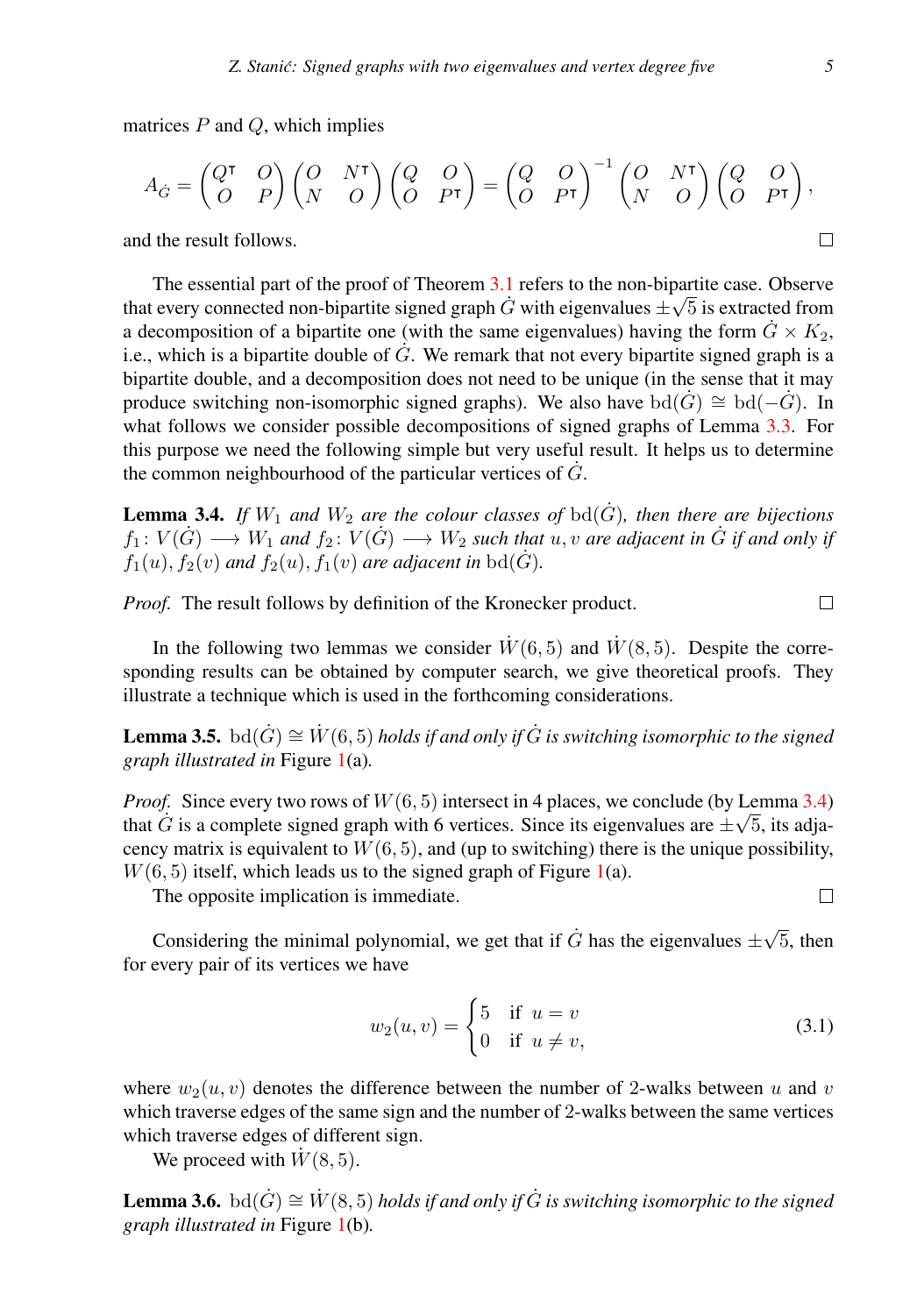*Proof.* Since the first (resp. last) four rows of  $W(8, 5)$  intersect each other in the first (resp. last) 4 places, from Lemma [3.4,](#page-4-0) we conclude that the vertices of  $\dot{G}$  are partitioned into two sets of equal size in such a way that each vertex of the first set is adjacent to each vertex of the second. We claim that, up to switching, there is a unique distribution of the edges between the vertices of the mentioned sets as given in Figure  $1(b)$  $1(b)$ , where the vertices of the first set are drawn in left part. Indeed, without loss of generality, we may assume that  $G$  contains a vertex whose negative degree is 0 (the top-left vertex in the figure), and then every remaining vertex in its set has two positive and two negative neighbours in the other set, which together with  $(3.1)$  gives the desired edge distribution. It remains to insert the remaining 4 edges, 2 in each set. Again, on the basis of  $(3.1)$  we arrive at the unique possibility, which gives  $\dot{G}$ .

The uniqueness (up to switching) follows by the way of construction, and the opposite implication is immediate.  $\Box$ 

Observe that, according to  $(3.1)$ , every pair of vertices of  $\dot{G}$  has an even number of common neighbours. Consequently, every pair of rows of  $A_{\text{bd}(\dot{G})}$  intersects in an even number of places. Since the degree is 5, they intersect in 0, 2 or  $\hat{4}$  places. In what follows, we consider one particular case. We say that a signed graph is triangle-free if it does not contain a triangle as a subgraph.

<span id="page-5-0"></span>**Lemma 3.7.** If every pair of rows of  $A_{\text{bd}(\dot{G})}$  intersects in either 0 or 2 places, then  $\dot{G}$  is *triangle-free.*

*Proof.* Assume that  $\dot{G}$  is not triangle-free. Then, every edge of  $\dot{G}$  that belongs to some triangle, in fact, belongs to exactly 2 triangles. Indeed, by  $(3.1)$  applied to the vertices incident with such an edge, we conclude that it must belong to an even number of triangles which, by Lemma [3.4](#page-4-0) and the assumption of this lemma, makes this number equal to 2. If so, then  $\hat{G}$  contains a tetrahedron, or an octahedron, or an icosahedron as an induced subgraph. Moreover, the octahedron is eliminated immediately since it contains a pair of vertices with 4 common neighbours, which would imply the existence of two rows in  $A_{\text{bd}(G)}$  that intersect in 4 places.

First let  $G$  contain a tetrahedron, and let its vertices be denoted by  $a, b, c, d$ . Assume that the negative degree of  $a$  is 0. Under the assumption of this lemma,  $a, b$  have no common neighbours outside the fixed tetrahedron, and thus  $w_2(a, b) = 0$  yields  $\sigma(bc) = -\sigma(bd)$ . Similarly,  $w_2(a, c) = 0$  gives  $\sigma(cb) = -\sigma(cd)$ , which implies  $\sigma(bd) = \sigma(cd)$ . But from  $w_2(a, d) = 0$ , we get  $\sigma(bd) = -\sigma(cd)$ , which contradicts the previous equality.

If  $G$  contains an icosahedron, then it also contains (as an induced subgraph) a pentagon and an additional vertex adjacent to all the vertices of the pentagon. By assuming that the negative degree of the additional vertex is 0, we arrive at a contradiction in a very similar way as before. П

We now eliminate  $\dot{W}_{12,5}$  and  $\dot{W}_{14,5}$  (as candidates for  $\text{bd}(\dot{G})$ ) and consider  $\dot{D}(16,5)$ .

<span id="page-5-1"></span>**Lemma 3.8.** *There is no signed graph*  $\dot{G}$  *such that*  $\text{bd}(\dot{G}) \cong \dot{W}_{12,5}$  *or*  $\text{bd}(\dot{G}) \cong \dot{W}_{14,5}$ *.* 

*Proof.* Assume by way of contradiction that either  $\text{bd}(\dot{G}) \cong \dot{W}_{12,5}$  or  $\text{bd}(\dot{G}) \cong \dot{W}_{14,5}$ . In both cases  $A_{\text{bd}(\dot{G})}$  satisfies the assumption of Lemma [3.7,](#page-5-0) and thus  $\dot{G}$  is triangle-free, and of course the same holds for its underlying graph G.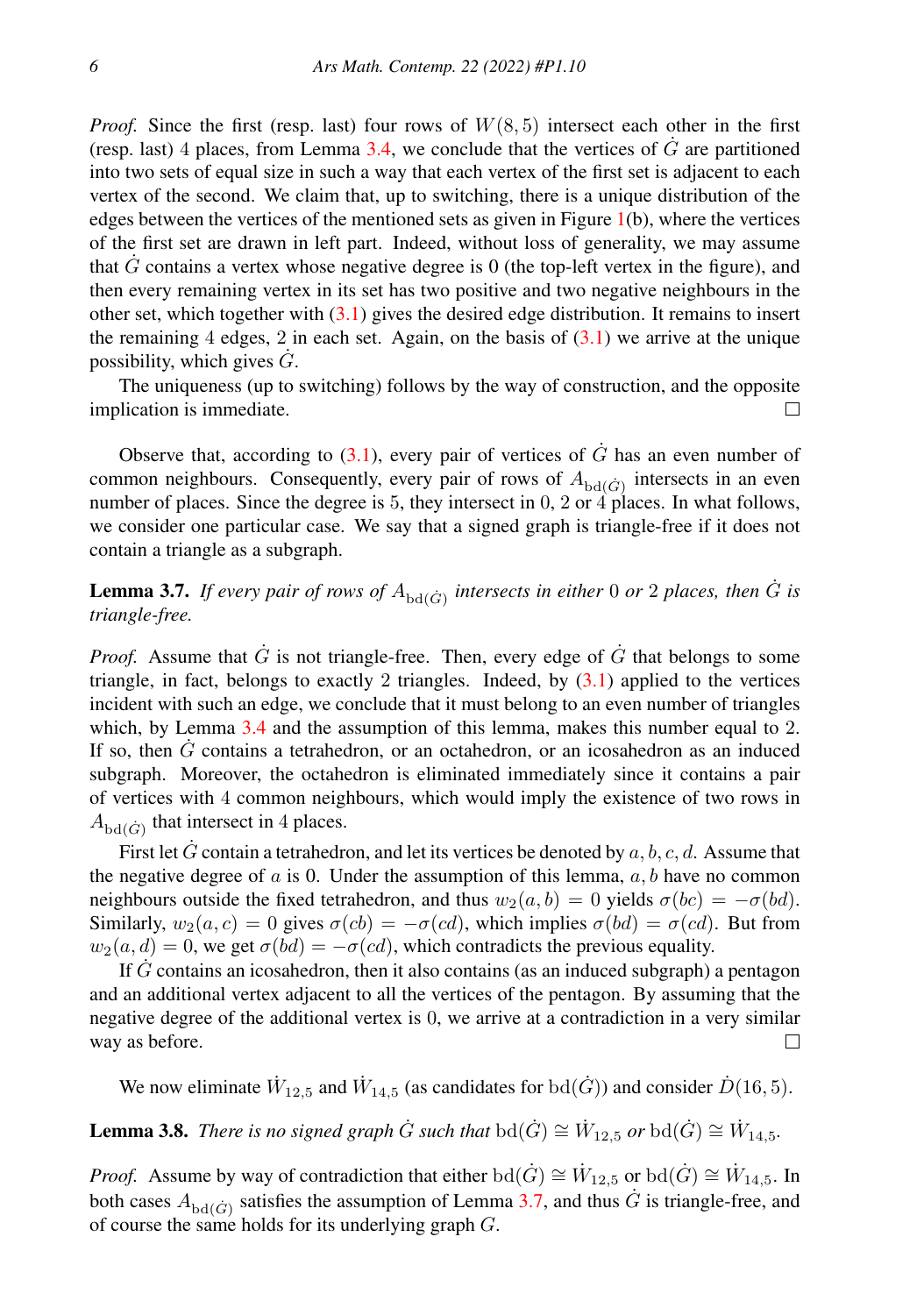The spectrum of the underlying graph of  $\dot{W}_{12,5}$  is  $[\pm 5,(\pm$  $(\sqrt{5})^6, (\pm 1)^5$ . Since the nonintegral algebraic conjugates are equal in multiplicity, there is just one candidate for the spectrum of  $G: [5, (\pm\sqrt{5})^3, (-1)^5]$ . According to [\[12\]](#page-11-9), there is exactly one graph with this spectrum (known as the icosahedron), but it contains a triangle – a contradiction.

Similarly, the spectrum of the underlying graph of  $\dot{W}_{14,5}$  is  $[\pm 5, \pm 3, (\pm (1 + \sqrt{2}))^6,$  $(\pm (1 - \sqrt{2}))^6$ . There is just one candidate for the spectrum of G that passes the numerical condition  $tr(A_G) = 0$ :  $[5, 3, 1 \pm \sqrt{2}, (-1 \pm \sqrt{2})^5]$ . But since in this case we have  $tr(A_G^3) \neq 0$ , we deduce that G contains a triangle – a contradiction.  $\Box$ 

<span id="page-6-0"></span>**Lemma 3.9.** bd $(\dot{G}) \cong \dot{D}(16, 5)$  *holds if and only if*  $\dot{G}$  *is switching isomorphic to the signed graph illustrated in* Figure [1\(](#page-3-0)c)*.*

*Proof.* Since  $A_{\text{bd}(\dot{G})}$  satisfies the assumption of Lemma [3.7,](#page-5-0) we get that G is triangle-free. The spectrum of the underlying graph of  $\dot{D}(16,5)$  is  $[\pm 5,(\pm 3)^5,(\pm 1)^{10}]$ , which together with  $tr(A_G) = 0, tr(A_G^3) = 0$ , leads to the unique possibility for the spectrum of G:  $[5, 1<sup>10</sup>, (-3)<sup>5</sup>]$ . There is exactly one graph with this spectrum known as the Clebsch graph (the underlying graph of the signed graph illustrated in the figure).

In what follows we consider the signature  $\sigma$  defined on  $E(G)$  which would produce the desired  $\dot{G}$ . From this point we use a descriptive terminology and refer the reader to follow the corresponding figure. As in the previous proofs, without loss of generality, we assume that (at least) one vertex is not incident with negative edges; let this be the central vertex of the figure, denoted here by a. Observe that (in the figure) a is surrounded by the 5 vertices which form a pentagram. Denote the set of these vertices by  $P$  and the set of the remaining vertices at distance 2 from  $a$  by  $Q$ . Now, we have the following:

- Every neighbour of a has 2 neighbours in  $P$  and exactly one of them is a positive neighbour (otherwise,  $w_2(a, b) \neq 0$  for at least one  $b \in P$ );
- Every neighbour of  $\alpha$  has 2 neighbours in  $Q$  and exactly one of them is a positive neighbour (for a similar reason);
- For  $b, c$  being neighbours of a such that  $b, c$  have a common neighbour  $d$  in  $P$ , we have  $\sigma(bd) = -\sigma(cd)$ . The same holds if  $d \in Q$ .

Using these conditions we arrive at a unique (up to switching) signature for the edges incident with neighbours of a. Since  $w_2(b, c) = 0$  for  $b, c \in P$ , we get that the edges between the vertices of  $P$  have the same sign. If they are positive (as in the figure), then all the remaining (undecided) edges are negative (due to  $(3.1)$  applied to non-neighbours of a), and we get the desired  $\dot{G}$ . If the mentioned edges are taken to be negative, we arrive at a switching isomorphic signed graph.

The opposite implication is immediate.

We now consider the families of signed graphs illustrated in Figure [2.](#page-7-0) We first explain their structure. The signed graph of Figure [2\(](#page-7-0)a) has  $4t + 2$  ( $t \ge 2$ ) vertices, and the vertices distinct from  $a, b$  are partitioned into the isomorphic blocks with 4 vertices. For example, the vertices  $c, d, e, f$  belong to one block. There are no negative edges between two blocks. The signed graph of Figure [2\(](#page-7-0)b) has  $4t + 4$  ( $t \ge 2$ ) vertices, and is obtained from the previous one by deleting the 4 edges between two blocks, then inserting two vertices adjacent by a positive edge along with the edges between them and each of the 4 vertices of degree 3 of the corresponding blocks in such a way that the negative edges are

 $\Box$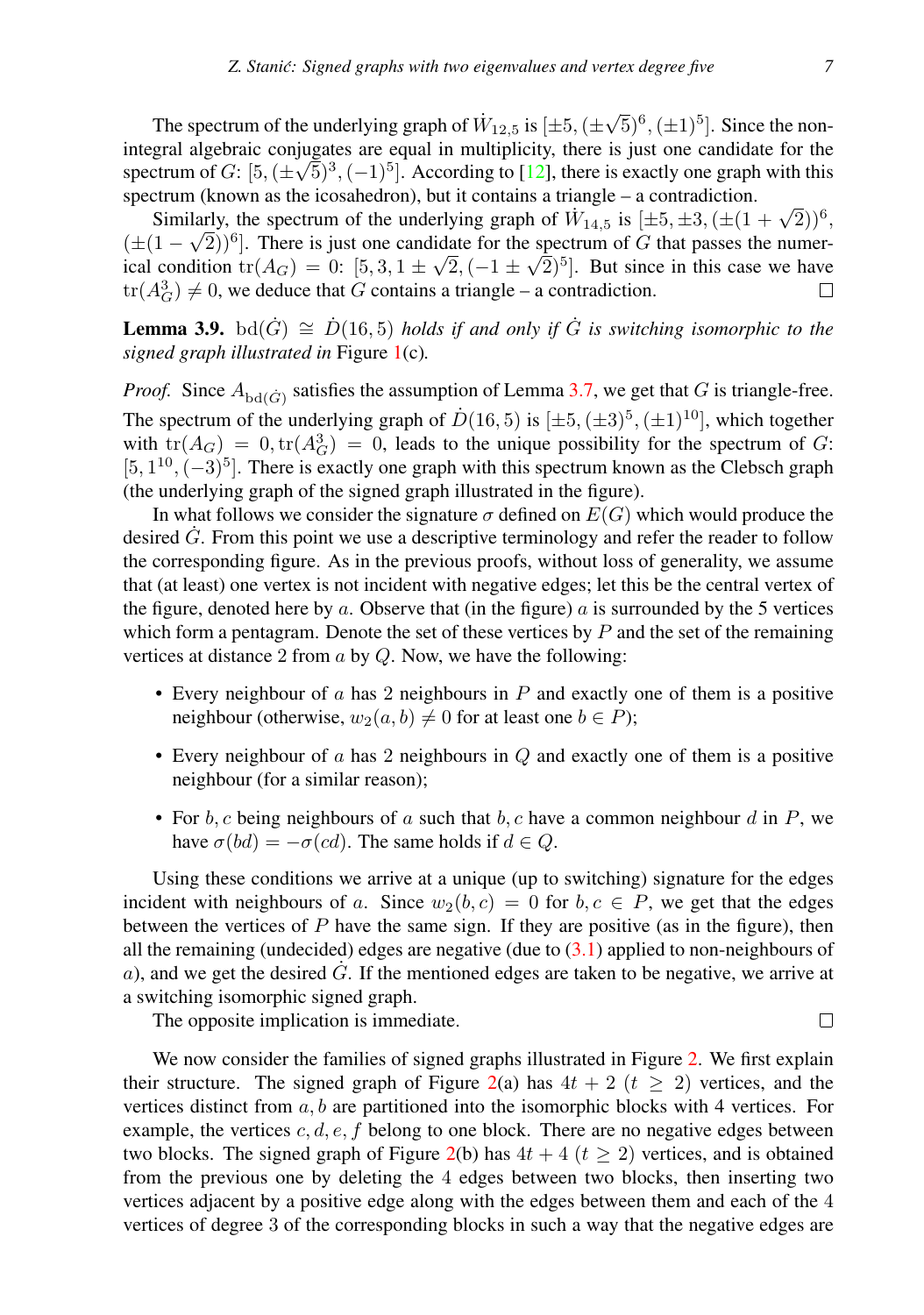

<span id="page-7-0"></span>Figure 2: Signed graphs of Lemma [3.10.](#page-7-1)

just the two edges between one of the new vertices and the block vertices adjacent by a positive edge. If (in the figure)  $a, b$  are transferred from the previous signed graph, then the new vertices are  $q, h$ .

<span id="page-7-1"></span>**Lemma 3.10.** If  $\dot{G}$  is switching isomorphic to the signed graph illustrated in Figure [2\(](#page-7-0)a) (resp. Figure [2\(](#page-7-0)b)), then  $\text{bd}(G) \cong E(4t + 2, 5)$  *(resp.*  $\text{bd}(G) \cong F(4t + 4, 5)$ *).* 

*Proof.* In both cases,  $\dot{G}$  is regular of degree 5 and  $w_2(u, v) = 0$  holds for every pair of its distinct vertices, which is verified easily. Therefore,  $A_{\vec{G}}^2 = 5I$ , which means that the eigenvalues of  $\hat{G}$  are  $\pm \sqrt{5}$ . Since, obviously,  $\hat{G}$  is non-bipartite, its bipartite double is connected and has the same eigenvalues. In other words,  $\text{bd}(G)$  is one of the bipartite signed graphs listed in Lemma [3.3.](#page-3-1) Now,  $W(6, 5)$ ,  $W(8, 5)$  are eliminated since bd(G) has at least 20 vertices,  $\dot{W}_{12,5}$ ,  $\dot{W}_{14,5}$  are eliminated by Lemma [3.8,](#page-5-1) and  $\dot{D}(16,5)$  is eliminated since, contrary to  $\text{bd}(G)$ , it does not contain a pair of vertices with 4 common neighbours. Therefore, either bd( $\dot{G}$ )  $\cong \dot{E}(4t+2, 5)$  or bd( $\dot{G}$ )  $\cong \dot{F}(4t+4, 5)$ . Comparing the numbers of vertices, we deduce that the first possibility occurs precisely if  $\dot{G}$  is the first signed graph of the figure.  $\Box$ 

We prove the main result of this section.

*Proof of* Theorem [3.1](#page-2-3). If the eigenvalues are asymmetric, then Lemma [3.2](#page-2-4) leads to [\(i\).](#page-2-5) If the eigenvalues are symmetric, from Lemma [3.3](#page-3-1) we get [\(ii\),](#page-2-1) while from Lemmas [3.5,](#page-4-2) [3.6,](#page-4-3) [3.8,](#page-5-1) [3.9](#page-6-0) we get [\(iii\).](#page-2-2)  $\Box$ 

Lemma [3.10](#page-7-1) shows that the presence of  $E(4t+2, 5)$  and  $F(4t+4, 5)$  in the formulation of Theorem  $3.1(iii)$  $3.1(iii)$  is essential. This lemma leads to the question on how we get the signed graphs of Figure [2,](#page-7-0) and the answer is simple: We arrive at them by following a simple reasoning based on [\(3.1\)](#page-4-1) and Lemma [3.4.](#page-4-0) To determine all the signed graphs that can be extracted from decompositions of  $E(4t + 2, 5)$  and  $F(4t + 4, 5)$ , one should proceed with the similar reasoning, which in fact becomes complicated especially under the assumption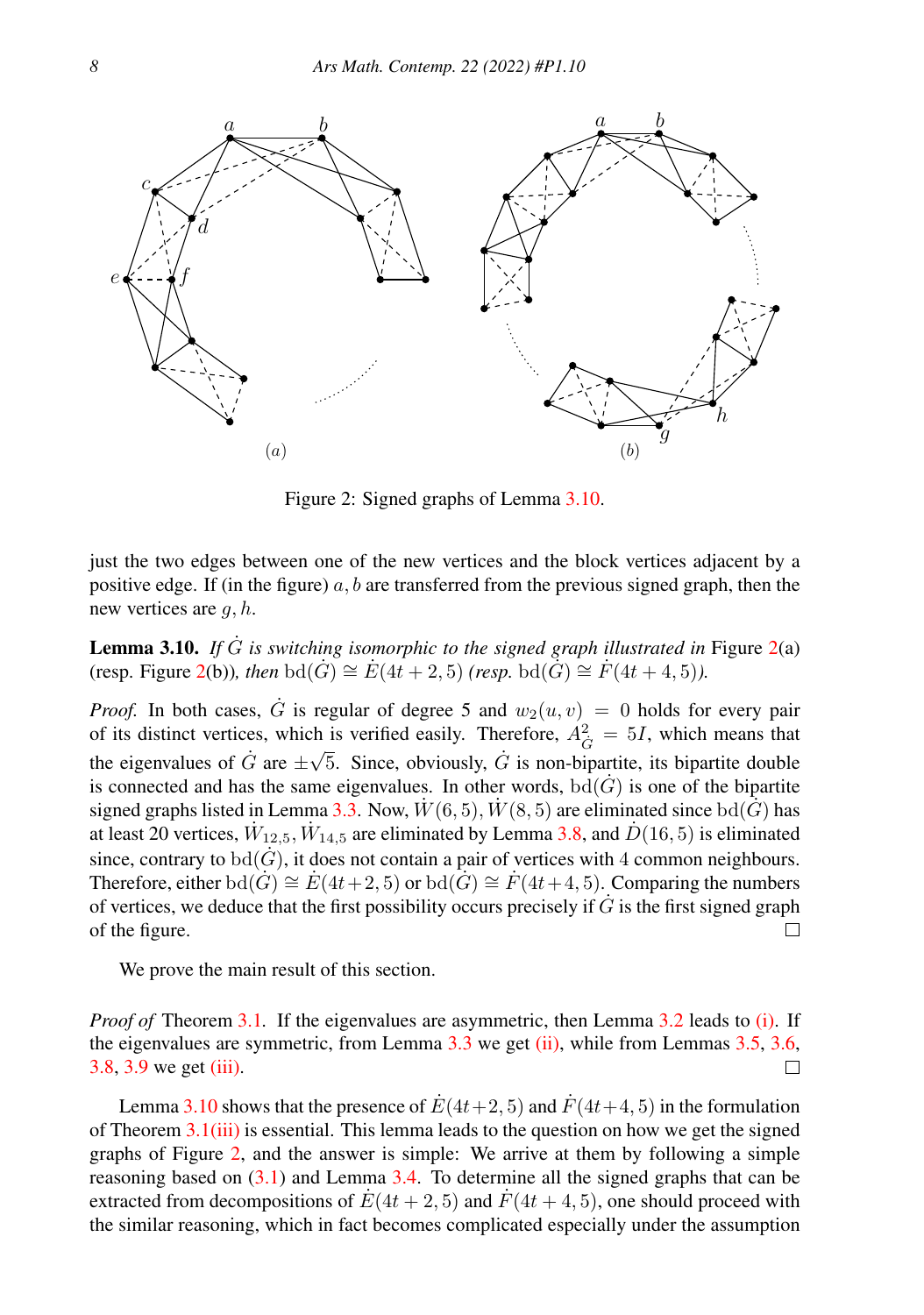that there exist non-adjacent vertices with 4 common neighbours. An example is given in the next section.

## <span id="page-8-0"></span>4 Signed graphs with 2 eigenvalues and 12 or 13 vertices

We have mentioned in Section [1](#page-0-0) that signed graphs with 2 eigenvalues and at most 11 vertices are known. Those with at most 10 vertices are obtained by computer search reported in  $[11]$ . According to the same reference, there are exactly 2 such signed graphs with 11 vertices up to switching:  $K_{11}$  and its negation.

It occurs that, for  $n = 12$ , a computer search which considers all regular signed graphs takes a long time, and so this task requires the application of more sophisticated methods. In what follows we report the results obtained on the basis of a theoretical and computational search on connected signed graphs with 2 eigenvalues and  $12$  vertices. Let G denote such a signed graph and let  $\lambda, \mu$  be its eigenvalues. Recall that vertex degree of  $\dot{G}$  is  $r = -\lambda\mu$ .

Assume first that the eigenvalues  $\lambda$ ,  $\mu$  are asymmetric (and then they must be integral). Considering r, we easily eliminate the possibility  $|\lambda|, |\mu| \geq 3$ . If  $|\mu| = 1$ , we arrive at  $K_{12}$ and  $-K_{12}$ . If  $\mu = -2$ , by taking into account  $tr(A_{\dot{G}}) = 0$  and  $tr(A_{\dot{G}}^2) = rn$ , we arrive at the unique possible spectrum  $[4^4, (-2)^8]$ . Now, since the least eigenvalue is not less than −2, the corresponding signed graph is either the signed line graph (in the sense of a definition given in  $[1, 11]$  $[1, 11]$  $[1, 11]$  or the so-called exceptional signed graph. Moreover, it cannot be exceptional since the multiplicity of  $-2$  in every exceptional signed graph is  $n-6$ , or  $n-7$ , or  $n - 8$ , as confirmed in [\[11\]](#page-11-3). On the other hand, all signed line graphs with 2 eigenvalues are determined in the same reference, and accordingly  $\dot{G}$  is switching isomorphic to the line graph of a signed multigraph obtained by inserting a negative edge between every pair of vertices of the complete graph  $K_4$ . For all details (including definition of the signed line graph) we refer the reader to the corresponding reference, but we also illustrate  $\dot{G}$  in Figure [3\(](#page-9-0)a). Of course, case  $\mu = 2$  produces its negation, and we are done.

Assume now that  $\lambda, \mu$  are symmetric. Since the case  $r \leq 4$  is resolved for every n, we may also assume that  $r \geq 5$ . For  $r = 5$ , we immediately get  $W(6, 5)$  and the signed graph of Figure [2\(](#page-7-0)b) (obtained for  $n = 12$ ). We redraw this signed graph in Figure [3\(](#page-9-0)b). To conclude the list we consider other G<sup>\*</sup>s satisfying bd $(G) \cong F(12, 5)$ . This can be performed either by hand or by a brute force, i.e., a computer search. In either way, we arrive at another solution illustrated in Figure  $3(c)$  $3(c)$ .

We proceed with  $r \geq 6$ . According to [\[6\]](#page-11-7), there are 8 inequivalent weighing matrices of order 12 and weight 6, 3 of weight 7, 7 of weight 8, 4 of weight 9, 5 of weight 10 and 1 of weight 11. They determine all connected bipartite signed graphs with 24 vertices, 2 symmetric eigenvalues and degree r, where  $6 \le r \le 11$ . Using the method exploited in the previous section, we consider possible decompositions of each of them. In each case we start from the given weighing matrix (the data on them can be found in  $[6]$ ), then compute the spectrum of the underlying graph of the corresponding bipartite signed graph, and then compute the spectrum of a putative graph which can be extracted from it.

In this way we arrive at the data of Table [1.](#page-10-0) So, the 8 weighing matrices of weight 6 produce the underlying bipartite graphs with 4 distinct spectra (listed in the second column), and each of these spectra gives spectra (listed in the third column) of the underlying graph  $G$  of a putative signed graph  $G$ . The remaining weights are considered in the same way, and all the possible spectra of the third column satisfy  $tr(A_G) = 0$ ,  $tr(A_G^2) = 12r$ . Note that in one case for weight 8, there is no spectrum that obeys these numerical conditions.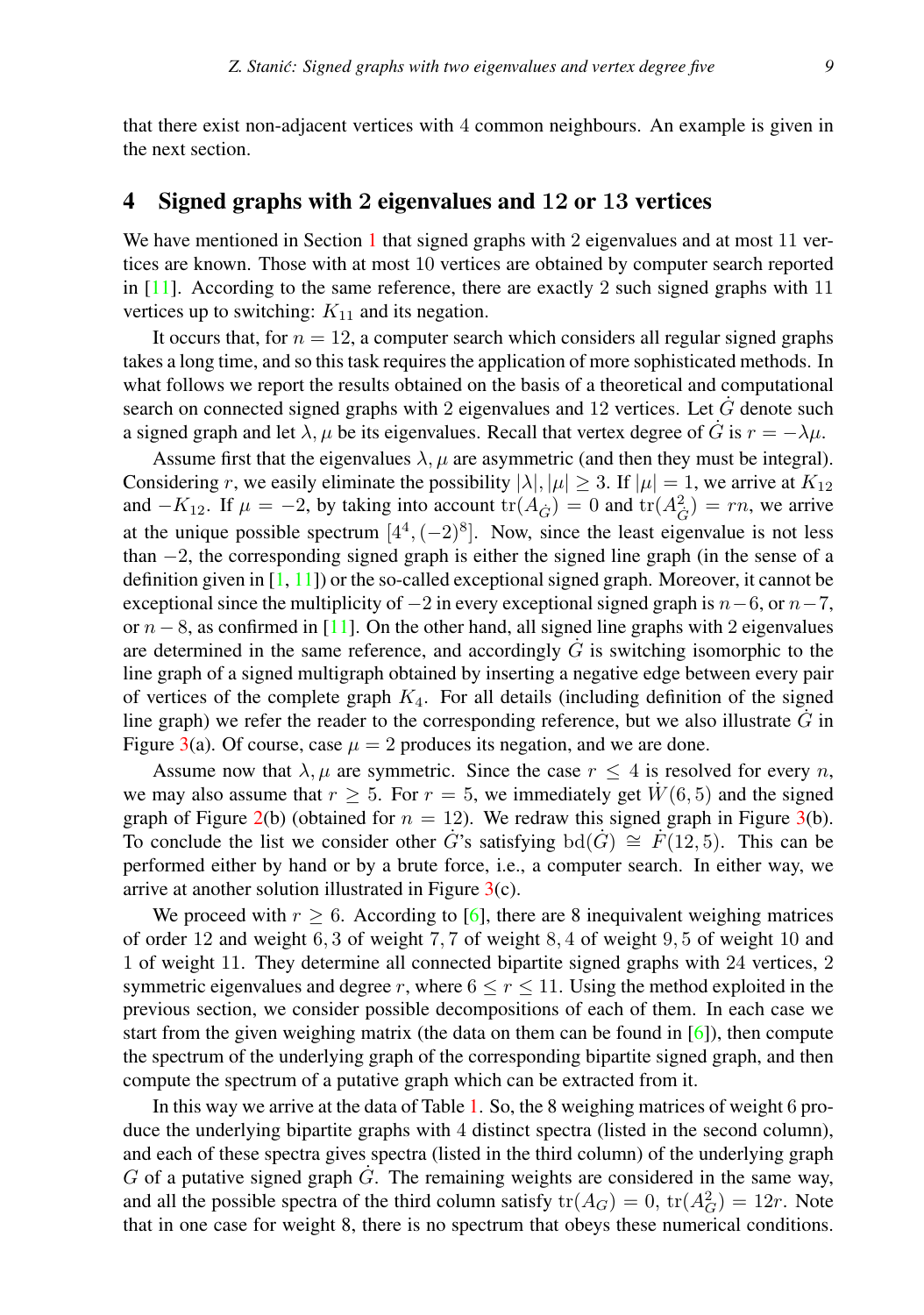

<span id="page-9-0"></span>Figure 3: Signed graphs of Theorem [4.1.](#page-10-1)

The table omits the data for weight 11, since this case is resolved directly. Namely, if the corresponding bipartite signed graph is a bipartite double of a signed graph  $\dot{G}$ , then  $\dot{G}$  is the complete signed graph with 12 vertices and eigenvalues  $\pm\sqrt{11}$ , but such a signed graph does not exist, which can be confirmed by examining a list of Seidel's strong graphs – an appropriate reference is [\[9\]](#page-11-11).

It remains to consider the spectra of the third column. (Observe that they are enumerated by  $1-15$ ). First, there is no graph with spectrum  $4, 5, 9, 11$  or  $14$ , which can easily be confirmed by inspecting regular graphs with 12 vertices. There are 2 graphs with spectrum 7, and each contains pairs of vertices with 5 common neighbours which implies the non-existence of  $\dot{G}$  in these cases. There is exactly 1 graph with spectrum 1, 10, 12, 13 or 15, and the non-existence of  $\dot{G}$  is confirmed either by hand (as these graphs have a high level of symmetry along with a large number of vertices with the same neighbourhood) or by computer search. There are exactly 4 graphs with spectrum 3, 1 graph with spectrum  $6$  and  $1$  graph with spectrum 8. The non-existence of  $G$  is confirmed by computer search. Finally, there is exactly 1 graph with spectrum 2. By computer search we find exactly 1 (up to switching)  $\dot{G}$  – it is illustrated in Figure [3\(](#page-9-0)d); with consistent vertex labellings its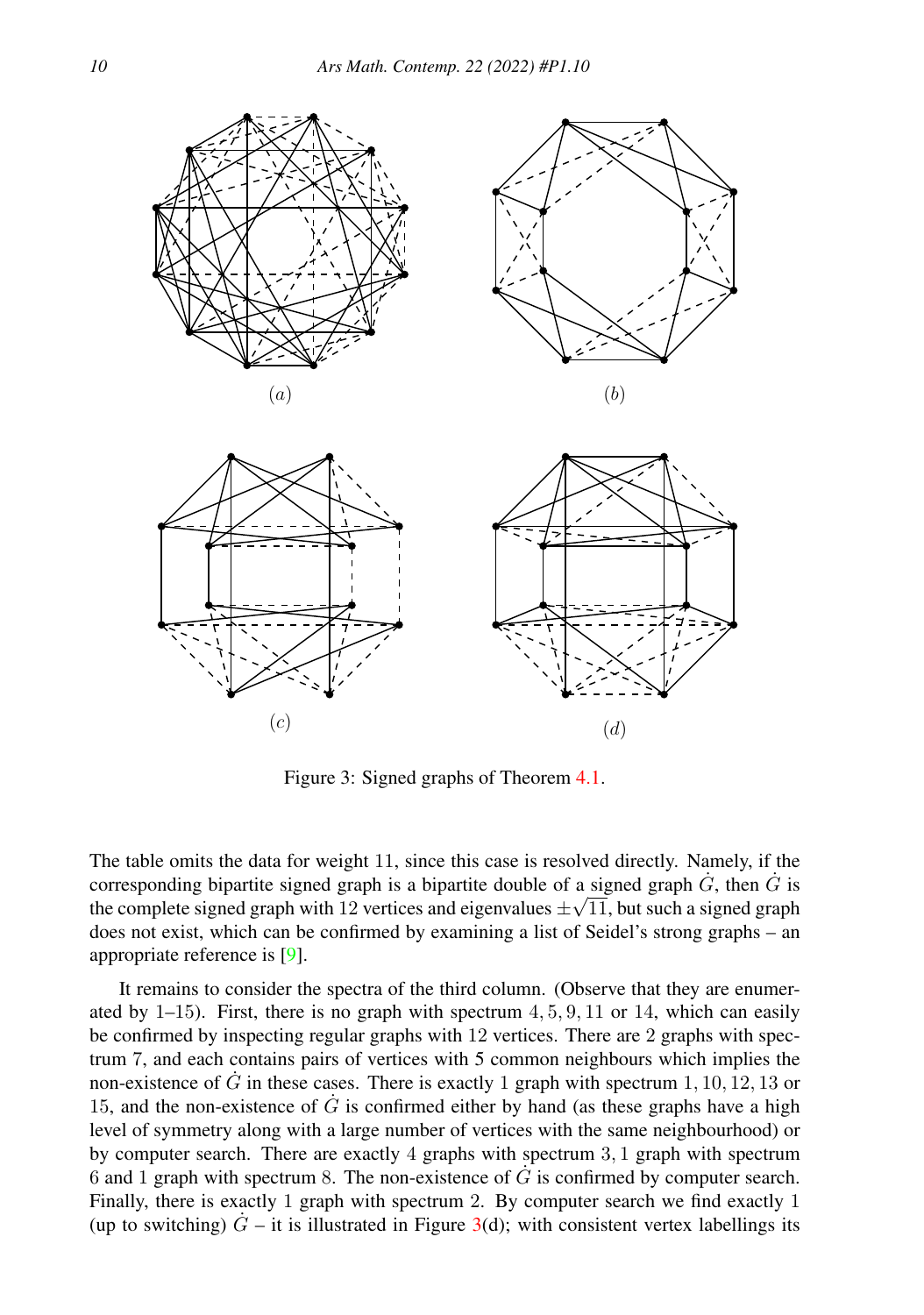| weight | spectrum of $G \times K_2$                               | spectrum of $G$                                  |
|--------|----------------------------------------------------------|--------------------------------------------------|
| 6      | $\pm 6, (\pm 3.24)^3, (\pm 1.24)^3, 0^{10}$              | 1. 6, $1.24^3$ , $0^5$ , $(-3.24)^3$             |
|        | $\pm 6, \pm 4, (\pm 2)^5, 0^{10}$                        | $\sqrt{2.6, 4, 0^5(-2)^5}$                       |
|        |                                                          | 3. 6, $2^2$ , $0^5$ , $(-2)^3$ , $-4$            |
|        | $\pm 6, \pm 3.86, \pm 2.83, (\pm 2)^3, \pm 1.04, 0^{10}$ | 4. 6, 3.86, $0^5$ , $-1.04$ , $(-2)^3$ , $-2.83$ |
|        |                                                          | 5. 6, 2.83, 1.04, $0^5$ , $(-2)^3$ , $-3.86$     |
|        | $\pm 6, \pm 3.46, (\pm 2)^3, 0^{12}$                     | 6. 6, 3.46, $0^6$ , $(-2)^3$ , $-3.46$           |
|        | $\pm 7, (\pm 3)^3, (\pm 1)^8$                            | 7. 7, $1^5$ , $(-1)^3$ , $(-3)^3$                |
|        |                                                          | 8. 7, 3, $1^2$ , $(-1)^6$ , $(-3)^2$             |
|        | $\pm 7, (\pm 2.24)^6, (\pm 1)^5$                         | $\overline{9, 7, 2.24^3, -2.24^3, (-1)^5}$       |
| 8      | $\pm 8, (\pm 4)^2, 0^{18}$                               | 10. $8, 0^9, (-4)^2$                             |
|        | $\pm 8, \pm 3.46, (\pm 2)^2, 0^{14}$                     | $11.8, 3.46, 0^7, (-2)^2, -3.46$                 |
|        | $\pm 8, \pm 4, (\pm 2)^4, 0^{12}$                        | 12. 8, 2, $0^6$ , $(-2)^3$ , $-4$                |
|        | $\pm 8, \pm 4, \overline{(\pm 2.83)^2, 0^{16}}$          |                                                  |
| 9      | $\pm 9, (\pm 3)^2, (\pm 1)^9$                            | 13. 9, $1^3$ , $(-1)^6$ , $(-3)^2$               |
|        |                                                          | 14. $9, 3, (-1)^9, -3$                           |
| 10     | $\pm 10, (\pm 2)^5, 0^{12}$                              | $\overline{15.10,0^6,(-2)^5}$                    |

<span id="page-10-0"></span>Table 1: Data for the search on connected non-bipartite signed graphs with 2 symmetric eigenvalues and 12 vertices.

adjacency matrix is

$$
\begin{pmatrix} W(6,5) & I \\ I & -W(6,5) \end{pmatrix}.
$$

The results are summarized in the following theorem.

<span id="page-10-1"></span>Theorem 4.1. *A connected signed graph with* 12 *vertices and degree at least* 5 *has* 2 *eigenvalues if and only if it is switching isomorphic to either*  $K_{12}$ *,*  $-K_{12}$ *, W*<sup> $(6,5)$ *, one of*</sup> *signed graphs illustrated in* Figure [3](#page-9-0) *or the negation of the signed graph of* Figure [3\(](#page-9-0)a)*.*

Finally, we quickly resolve the case  $n = 13$ .

Theorem 4.2. *Every signed graph with* 2 *eigenvalues and* 13 *vertices is switching isomorphic to*  $K_{13}$  *or*  $-K_{13}$ *.* 

*Proof.* Since the number of vertices is odd, the eigenvalues  $\lambda, \mu$  must be asymmetric, and then the proof is similar to the proof of Lemma [3.2](#page-2-4) or to above consideration related to the asymmetric case for  $n = 12$ . Accordingly, for  $|\mu| = 1$  we arrive at the desired signed graphs. Up to negation, the remaining possibilities are  $\mu = -2, \lambda \in$  $\{3, 4, 5, 6\}$  and  $(\mu, \lambda) = (-3, 4)$ , and both are eliminated by the conditions  $\text{tr}(A_{\mathbf{G}}) = 0$ ,  $\text{tr}(A_{\mathbf{G}}^3) = 13r$  $tr(A_G^3) = 13r.$ 

# ORCID iDs

Zoran Stanić<sup>®</sup> <https://orcid.org/0000-0002-4949-4203>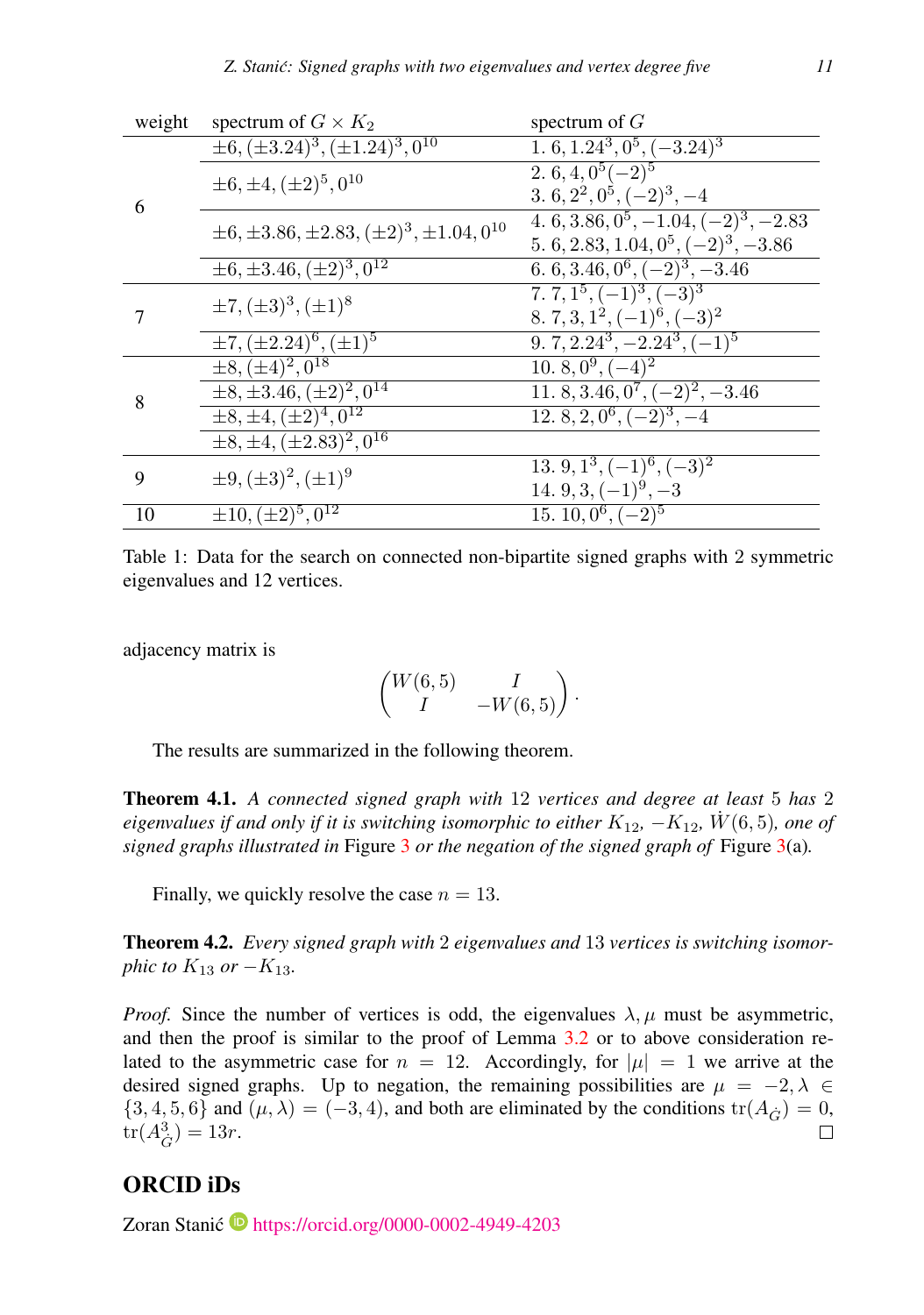### References

- <span id="page-11-10"></span>[1] F. Belardo and S. K. Simic, On the Laplacian coefficients of signed graphs, ´ *Linear Algebra Appl.* 475 (2015), 94–113, doi:10.1016/j.laa.2015.02.007.
- <span id="page-11-5"></span>[2] A. E. Brouwer, A. M. Cohen and A. Neumaier, *Distance-Regular Graphs*, volume 18 of *Ergebnisse der Mathematik und ihrer Grenzgebiete (3)*, Springer-Verlag, Berlin, 1989, doi: 10.1007/978-3-642-74341-2.
- <span id="page-11-6"></span>[3] P. J. Cameron and J. H. van Lint, *Designs, Graphs, Codes and Their Links*, volume 22 of *London Mathematical Society Student Texts*, Cambridge University Press, Cambridge, 1991, doi:10.1017/cbo9780511623714.
- <span id="page-11-8"></span>[4] H. C. Chan, C. A. Rodger and J. Seberry, On inequivalent weighing matrices, *Ars Comb.* 21 (1986), 299–333.
- <span id="page-11-0"></span>[5] E. Ghasemian and G. H. Fath-Tabar, On signed graphs with two distinct eigenvalues, *Filomat* 31 (2017), 6393–6400, doi:10.2298/fil1720393g.
- <span id="page-11-7"></span>[6] M. Harada and A. Munemasa, On the classification of weighing matrices and self-orthogonal codes, *J. Comb. Des.* 20 (2012), 40–57, doi:10.1002/jcd.20295.
- <span id="page-11-1"></span>[7] Y. Hou, Z. Tang and D. Wang, On signed graphs with just two distinct adjacency eigenvalues, *Discrete Math.* 342 (2019), 111615, 8, doi:10.1016/j.disc.2019.111615.
- <span id="page-11-2"></span>[8] J. McKee and C. Smyth, Integer symmetric matrices having all their eigenvalues in the interval [−2, 2], *J. Algebra* 317 (2007), 260–290, doi:10.1016/j.jalgebra.2007.05.019.
- <span id="page-11-11"></span>[9] E. Spence, Regular two-graphs on 36 vertices, *Linear Algebra Appl.* 226/228 (1995), 459–497, doi:10.1016/0024-3795(95)00158-n.
- <span id="page-11-4"></span>[10] Z. Stanić, On strongly regular signed graphs, *Discrete Appl. Math.* 271 (2019), 184–190, doi: 10.1016/j.dam.2019.06.017.
- <span id="page-11-3"></span>[11] Z. Stanic, Spectra of signed graphs with two eigenvalues, ´ *Appl. Math. Comput.* 364 (2020), 124627, 9, doi:10.1016/j.amc.2019.124627.
- <span id="page-11-9"></span>[12] E. R. van Dam and E. Spence, Small regular graphs with four eigenvalues, *Discrete Math.* 189 (1998), 233–257, doi:10.1016/s0012-365x(98)00085-5.